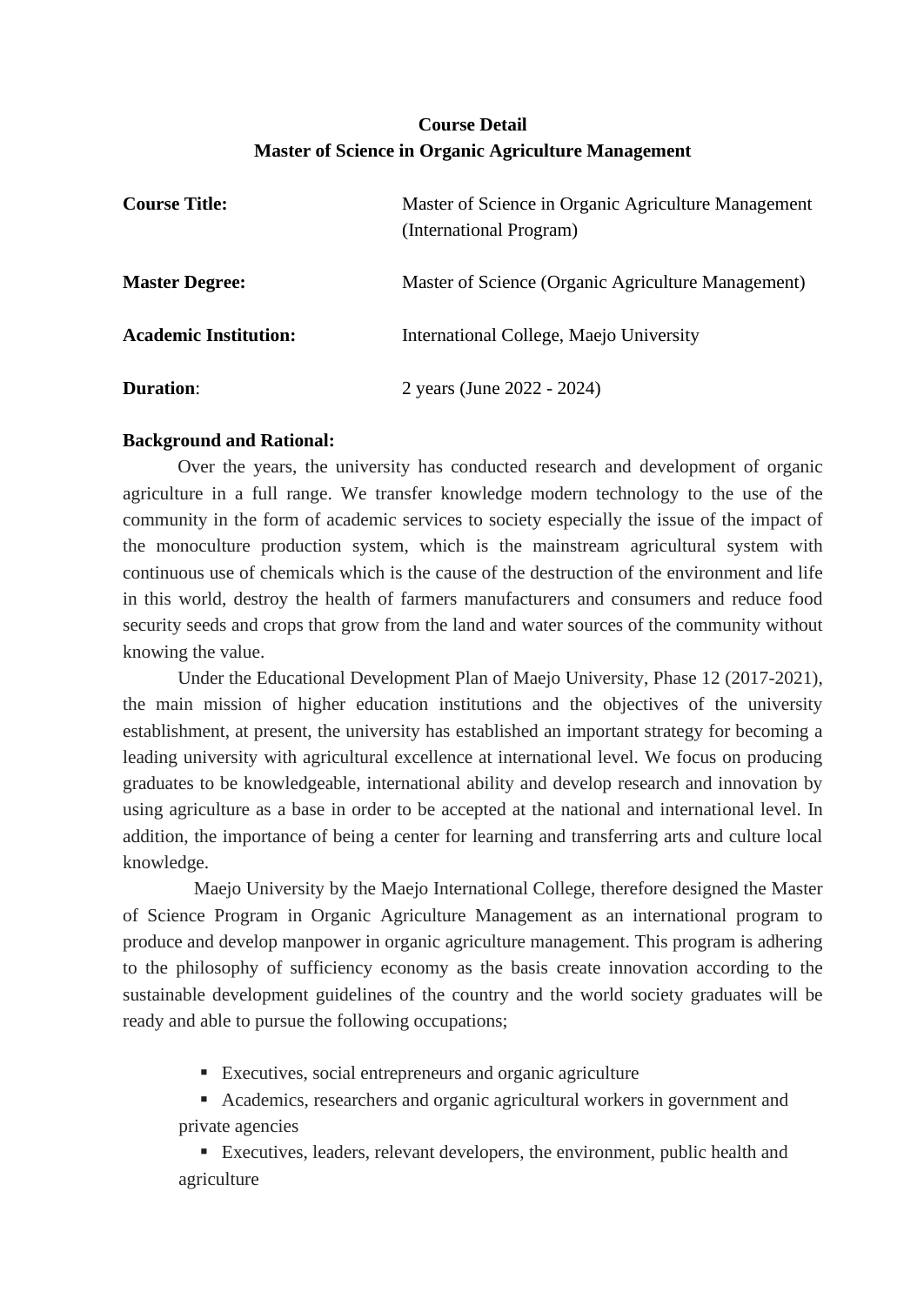## **University readiness in curriculum preparation**

- 1. The university is well equipped with academic personnel who are professors and researchers with knowledge and expertise and have direct experience both from teaching, research and academic services
- 2. The university has a network of cooperation with external agencies. We working with the farmer group of producer, processor and distributor that can be a base for learning exchange and can practice joint research for national development
- 3. International Organic Agriculture Management Program is designed to be a curriculum that answers social needs consistent with the philosophy, objectives and vision of Maejo University to be a leading university with international agricultural excellence. In addition, it also focuses on creating new research and innovation and also focus on developing leaders and organic agriculture entrepreneurs in order to make changes.

## **Objectives:**

This program intends to produce post-graduates who are qualified as follows:

- 1) Ability to apply knowledge and skills in organic agriculture and integrated agricultural management to sustainability at all levels, through research process.
- 2) Leadership skills, know how to produce and sell with morals and ethics, as well as responsible to community, society and environment.
- 3) English Skills for presenting and publishing to recognized international journals.
- 4) Ability to use IT for communication and development of organic agriculture effectively.

## **Course Synopsis and Methodology:**

## **Study Plan**

The program provide 3 plans of study, with the total credits not less than 36 credits.

- **Plan A Type A1**: research oriented plan; designed for those researchers and other who have research experience in agriculture  $\&$  related field  $> 1$  year.
- **Plan A Type A2** : research oriented plan; designed for B.S. graduate without research experience

**Plan B:** designed for B.S. graduate without research experience

| <b>Courses</b>            | Plan A1<br>(Research) | Plan A <sub>2</sub><br>(Course work $+$<br>thesis) | <b>Plan B</b><br>$ $ (Course work + IS) $ $ |
|---------------------------|-----------------------|----------------------------------------------------|---------------------------------------------|
| <b>Non-Credit Courses</b> |                       |                                                    |                                             |
| Course work               |                       | 24                                                 | 30                                          |
| $-Core$                   |                       | 16                                                 | 16                                          |
| $-$ Elective              |                       |                                                    | $\mathsf{I}4$                               |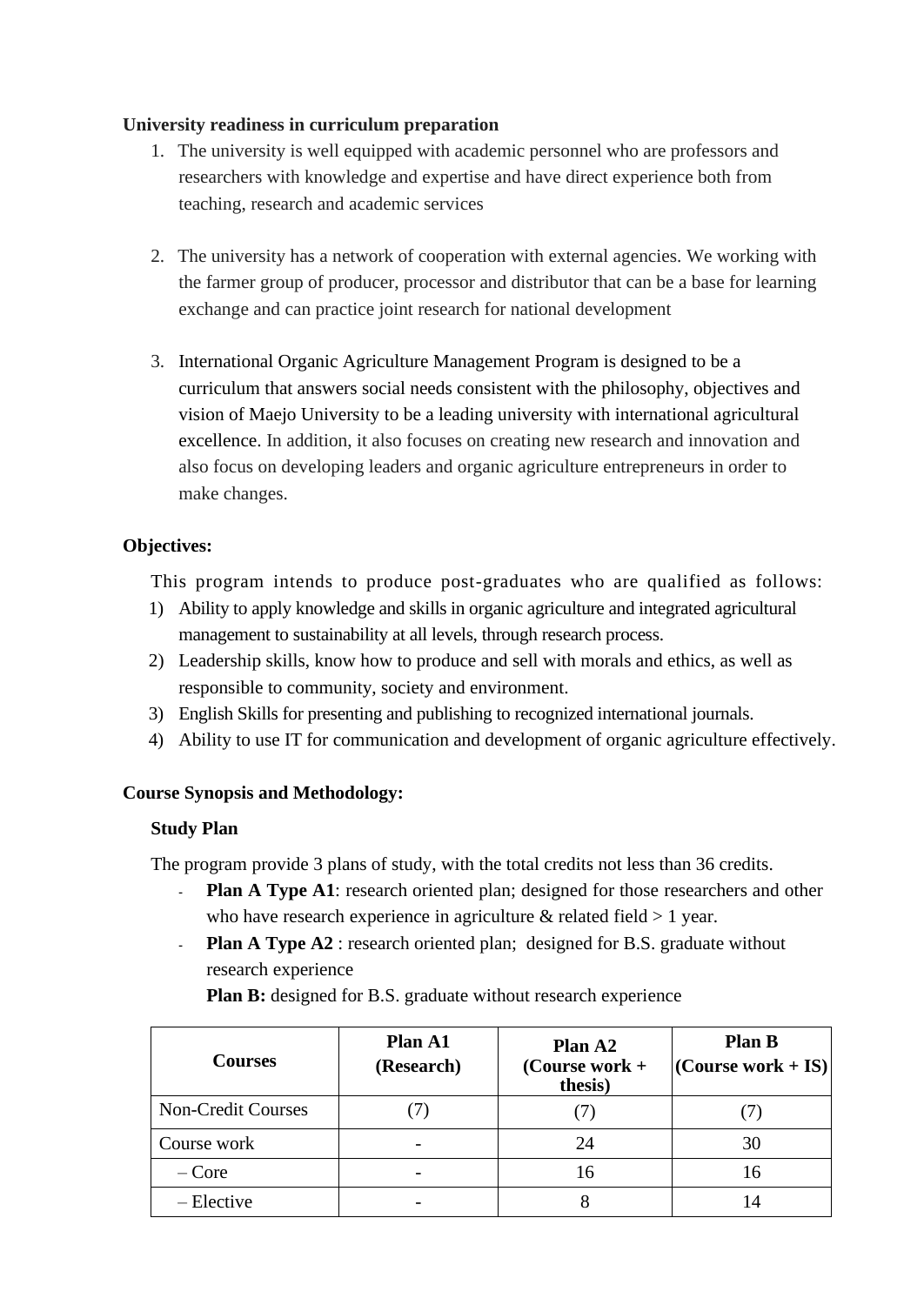| Thesis                 |    |    |
|------------------------|----|----|
| Independent Study (IS) |    |    |
| <b>Total Credits</b>   | 36 | 36 |
| Comprehensive Exam     |    |    |

# **Course Content/ Study Topic:**

|            | (1) Non-Credit Courses                                                                | 7 Credits         |
|------------|---------------------------------------------------------------------------------------|-------------------|
| OM 501     | Research Methodology for Interdisciplinary Organic<br><b>Agriculture Management</b>   | $3(2-3-5)$        |
| OM 591     | Seminar 1                                                                             | $1(0-2-1)$        |
| OM 592     | Seminar <sub>2</sub>                                                                  | $1(0-2-1)$        |
| OM 593     | Seminar <sub>3</sub>                                                                  | $1(0-2-1)$        |
| OM 594     | Seminar <sub>4</sub>                                                                  | $1(0-2-1)$        |
|            | (2) Major Core Courses                                                                | <b>9 Credits</b>  |
| OM 502     | <b>Organic Standard System</b>                                                        | $3(2-3-5)$        |
| OM 503     | Organic Agribusiness Innovation and Technology<br>Management                          | $3(2-3-5)$        |
| OM 504     | Processing Innovation and Branding of Organic Products                                | $3(2-3-5)$        |
|            | (3) Major Elective Courses *                                                          | <b>15 Credits</b> |
| OM 511     | <b>Cannabis Science</b>                                                               | $3(2-2-5)$        |
| OM 512     | Beekeeping in Organic Farming                                                         | $3(2-2-5)$        |
| OM 513     | Organic Livestock Production and Organic Aquaculture<br>Farming                       | $3(2-2-5)$        |
| OM 514     | Organic Seed Science and Technology                                                   | $3(2-2-5)$        |
| SM 515     | Advanced Technology and SMART Farm in Modern<br>Agriculture                           | $3(2-2-5)$        |
| OM 521     | <b>Sustainable Organic Farming Management</b>                                         | $3(2-2-5)$        |
| OM 522     | Accounting and Financial Management for Organic<br>Agribusiness                       | $3(2-2-5)$        |
| OM 523     | <b>Strategies for Organic Agribusiness Development</b>                                | $3(2-2-5)$        |
| OM 524     | Entrepreneurship in Organic Agriculture                                               | $3(2-2-5)$        |
| OM 525     | Business Plan for Entrepreneur in Organic Agribusiness                                | $3(2-2-5)$        |
| OM 526     | Supply Chain and Logistics Management for Entrepreneurship<br>in Organic Agribusiness | $3(2-2-5)$        |
| OM 526     | Supply Chain and Logistics Management for Entrepreneurship<br>in Organic Agribusiness | $3(2-2-5)$        |
|            | ** Total 15 Credits for Plan A2, Total 21 Credits for Plan B                          |                   |
| (4) Thesis |                                                                                       |                   |
| OM 691     | Thesis 1 (Plan A1, Plan A2)                                                           | $6(0-18-0)$       |
| $\sqrt{2}$ | $0 \t M$ $(1, 1, 1)$ $(0, 0)$                                                         | (0.10, 0)         |

| OM 692 | Thesis 2 (Plan A1, Plan A2) | $6(0-18-0)$  |
|--------|-----------------------------|--------------|
| OM 693 | Thesis 3 (Plan A1)          | $12(0-36-0)$ |
| OM 694 | Thesis 4 (Plan A1)          | $12(0-36-0)$ |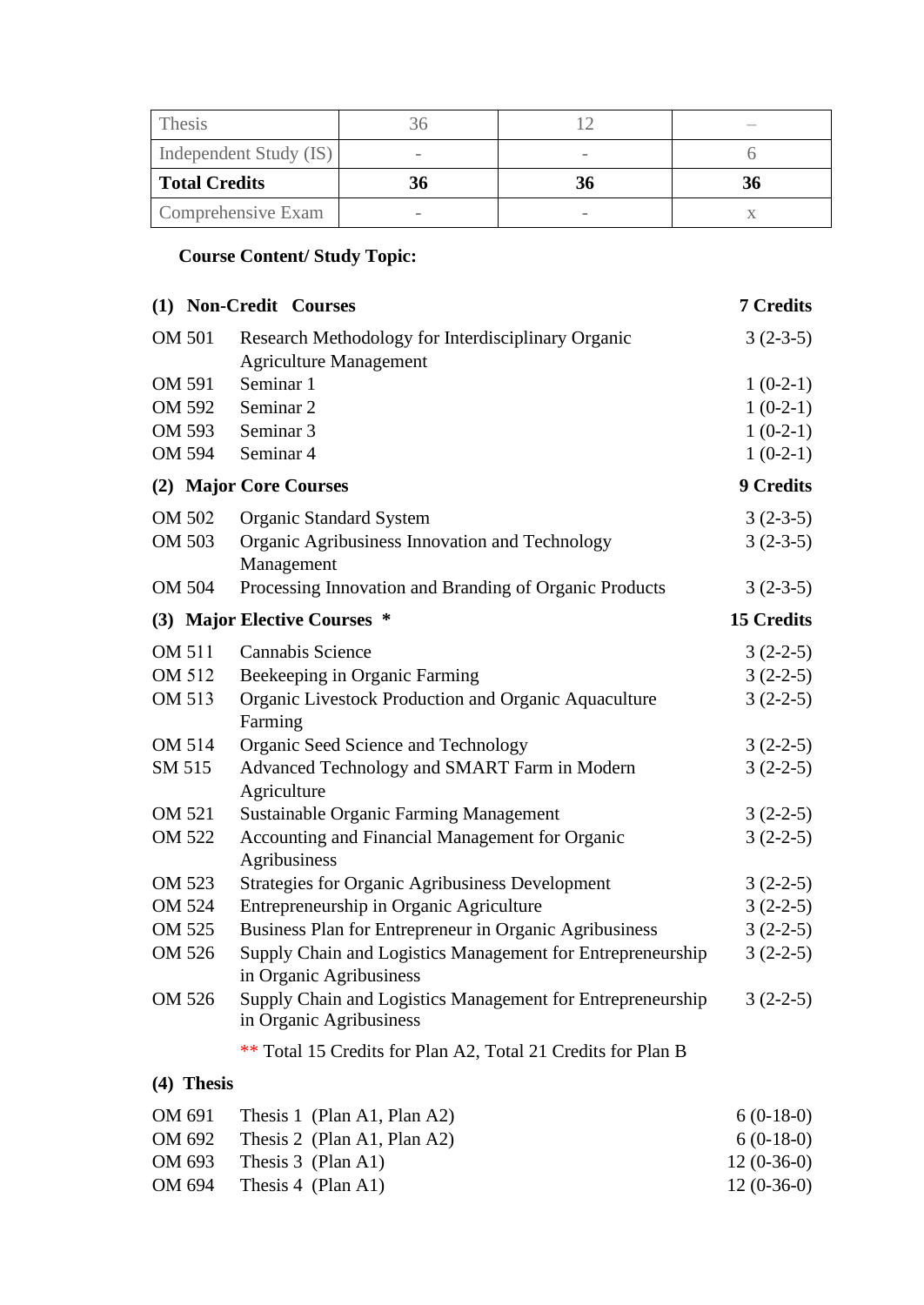#### **(5) Independent Study 6 Credits**

OM 690 Independent Study

#### **Course Description**

#### **OM 501 Research Methodology for Interdisciplinary Organic Agriculture Management** 3 (2-3-5)

The concepts of interdisciplinary organic agriculture management research Experimental designs and steps in interdisciplinary organic agriculture management research, data processing, analysis and interpretation of research results, writing and presenting a research report.

#### **OM 591 Seminar 1** 1 (0-2-1)

Presentation and discussion of topics of interest in the general area of organic agriculture management for master degree students

#### **OM 592 Seminar 2** 1 (0-2-1)

Presentation and discussion of topics of interest in the specialized area of Organic agriculture management related to master thesis.

### **OM 593 Seminar 3** 1 (0-2-1)

Presentation and discussion of topics of interest in the specialized area of Organic agriculture management related to master thesis.

**OM 594 Seminar 4** 1 (0-2-1)

Presentation and discussion of topics of interest in the specialized area of Organic agriculture management related to master thesis..

**OM 502 Organic Standard System** 3 (2-3-5)

Principles and practices of organic crop production, organic input Production, weed management, pest control and plant diseases, organic farm and processing unit inspector, certification and documentation in international organic standard.

#### **OM 503 Organic Agribusiness Innovation and Technology Management** 3 (2-3-5)

Concepts of management of organic agriculture innovation and technology, Use of information technology for data analysis and management in organic agribusiness, digital management for organic agribusiness.

## **OM 504 Processing Innovation and Branding of Organic Products** 3 (2-3-5)

Principles of organic agricultural products processing, Techniques for processing organic agricultural products, phytochemical extraction and analysis of natural products, sensory and shelf life testing, quality control of organic products, introduction of new product, market testing and brand building.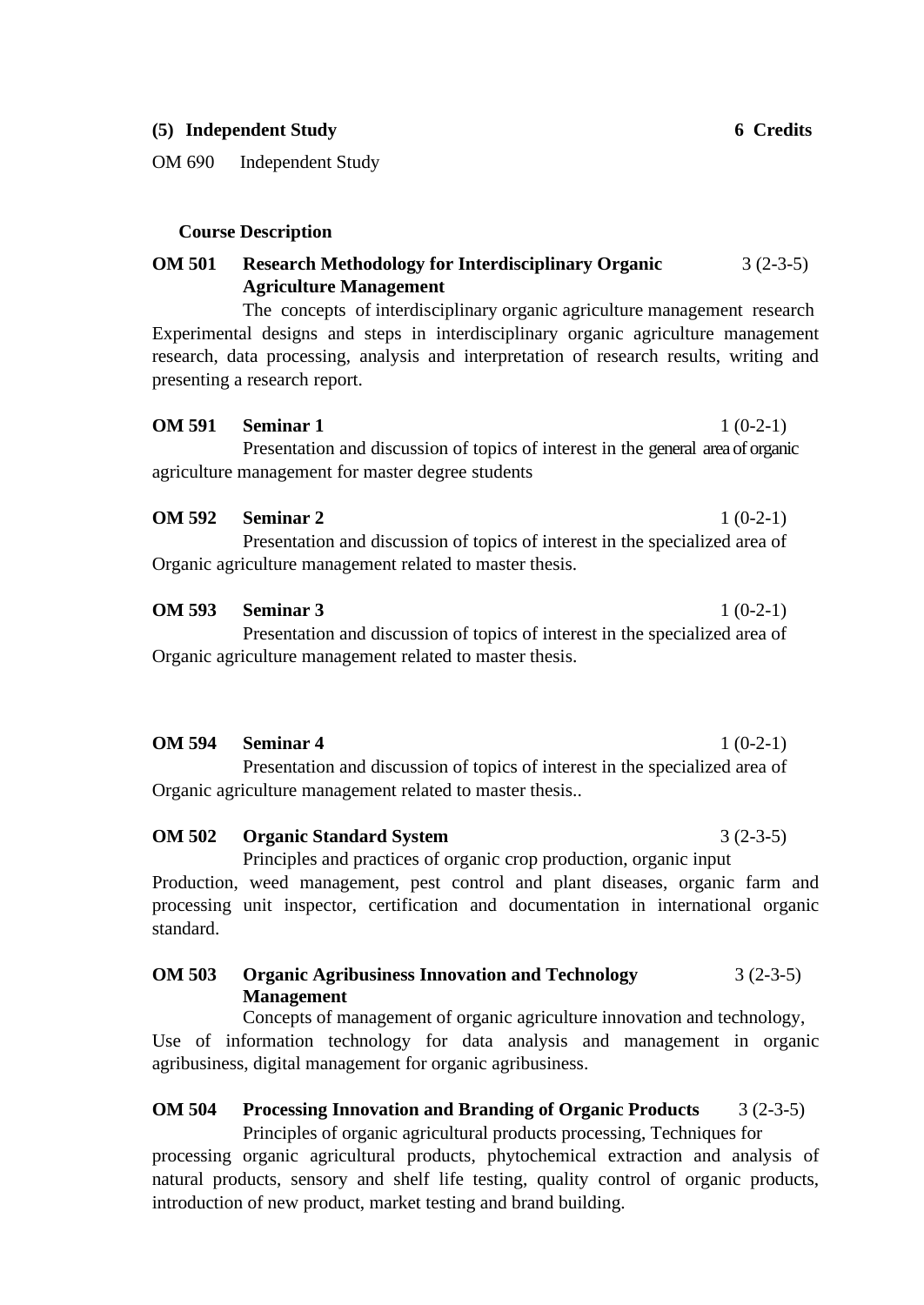#### **OM 511 Cannabis Science** 3 (2-2-5)

Botany of Cannabis, culture, bioactive compound, extraction and analytical techniques for bioactive compounds, processing, marketing and the application of Cannabis in the medicine, cosmetic and pharmaceutical industries.

#### **OM 512 Beekeeping in Organic Farming** 3 (2-2-5)

Biodiversity of honey bees, bee behavior, colony development, bee enemies, develop and bee propagation, breeding of bees, honey bee production technology, value added of honey bee products, organic beekeeping farming-system, utilization of bee in the pollination of organic agriculture crop, organic honey bee product management and field trip.

#### **OM 513 Organic Livestock Production and Organic Aquaculture Farming** 3 (2-2-5)

Principles and animal production in organic farming systems, organic livestock farming management, organic livestock feed production, principles and practices of organic aquaculture farming, ecological system in aquaculture farm, organic aquatic animal feed and organic aquaculture farming management, processing and management of livestock and aquatic animals products in organic systems.

### **OM 514 Organic Seed Science and Technology** 3 (2-2-5)

Physiology and development of seed science production, organic seed production, storage, organic seed testing and quality control, handling, packaging, seed laws and regulations, seed processing and improvement, modern seed technology for high quality and high standard of organic seed.

#### **OM 515 Advanced Technology and SMART Farm in Modern Agriculture** 3 (2-2-5)

Applications of advanced agricultural technologies, automated and precision system, application of the Geographic Information System (GIS), modern tools and machinery, application of the remote sensor for the precision farm management and development directions corresponding with global situations.

### **OM 521 Sustainable Organic Farming Management** 3 (2-2-5)

Patterns of organic farming systems, factors affecting farming system management, research and development on cropping patterns, sustainable management in production, land conservation and utilization, integrated pest management in farming systems, planning and farm budget, analysis and evaluation of organic farming systems, marketing and price of product.

#### **OM 522 Accounting and Financial Management for Organic Agribusiness**  $3(2-2-5)$

Roles of accounting and finance in organic agribusiness management concepts of financial management in organic agribusiness, cost analysis, financial performance analysis, risk and return in organic agribusiness, short and long term financing and budgeting, financial budgeting for organic agribusiness.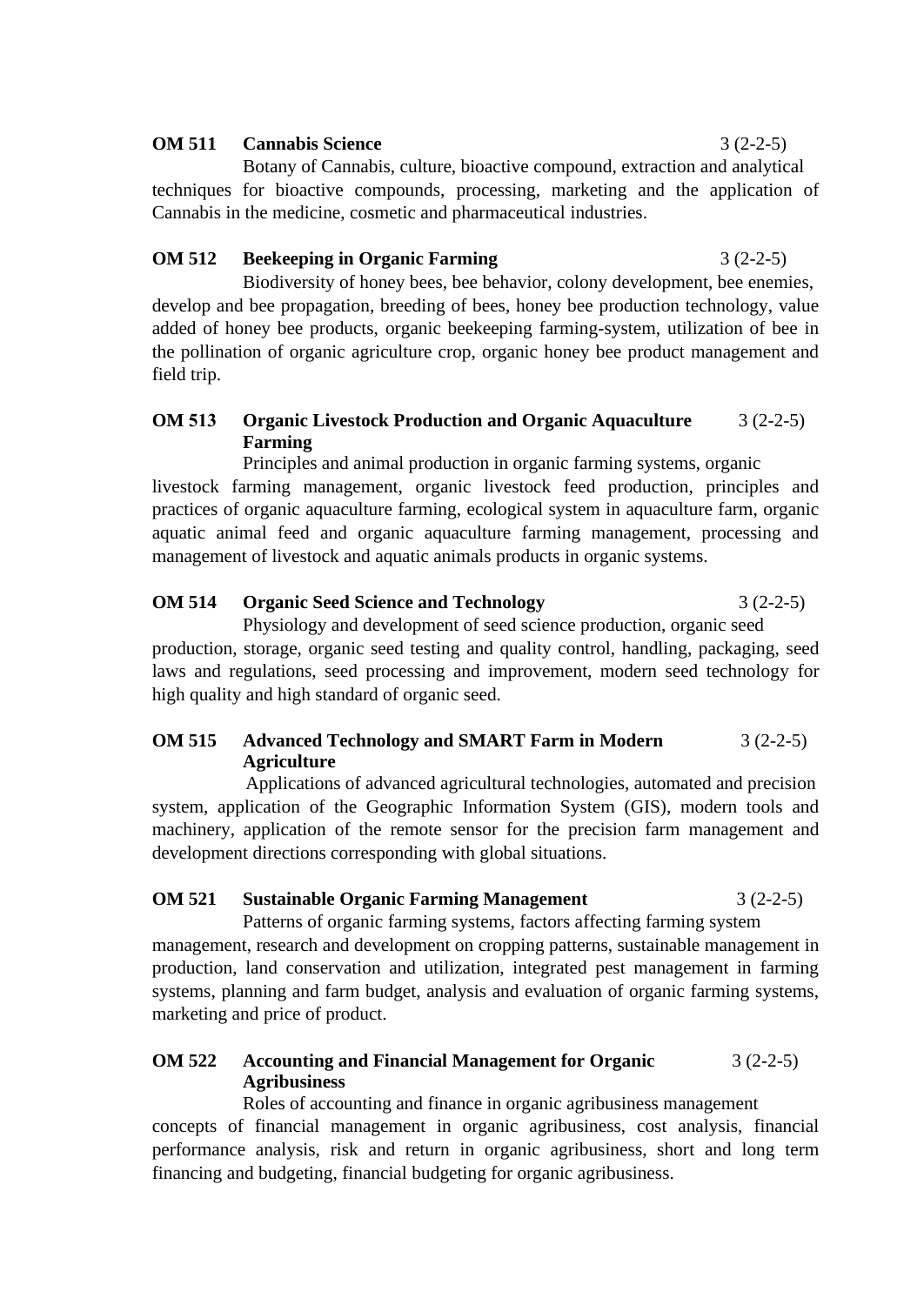#### **OM 523 Strategies for Organic Agribusiness Development** 3 (2-2-5)

Concept of strategies for organic agribusiness, related problems about organization management in organic agribusiness, direction of business management and administration, business development, production and marketing of input, agricultural outputs and products under globalization, organic agribusiness organization development

#### **OM 524 Entrepreneurship in Organic Agriculture** 3 (2-2-5)

Characteristics of entrepreneurship in organic agriculture business; Inspirational encouragement; Entrepreneurial development; Laws for new business establishments; Sources of funding; Marketing research creation of business plan; Marketing plan; Production plan; Organizational and operational plan; Business plan evaluation; Guidelines for business operations.

#### **OM 525 Business Plan for Entrepreneur in Organic Agribusiness** 3 (2-2-5)

Concept, significant and use of business plan, the principles of writing business plan, business background, industry competitive analysis, determination of vision, mission and goals, business strategy, operation plan, backup plan and solutions.

#### **OM 526 Supply Chain and Logistics Management for Entrepreneurship in Organic Agribusiness** 3 (2-2-5)

Impacts of logistics operations to business organizations, logistics service provider, international logistics, logistics costs analysis for business decision making, measuring logistics performance, organizing for effective logistics, supply chain management..

#### **OM 691 Thesis 1** 6 (0-18-0)

Review the literature related to the master thesis, conceptual framework, experimental design and thesis planning, emphasize the discussion with advisory committee to select research topic and propose proposal

### **OM 692 Thesis 2** 6 (0-18-0)

Plan A Type A1: Research conduction with creativeness, theory and analysis techniques with instruments, data collection and interpretation, discussion with advisory committee and solving research problems.

Plan A Type A2: Research conduction with creativeness, theory and analysis techniques with instruments, data collection and interpretation, development of independent thinking and expression of opinion, integration of research knowledge for research publication, academic presentation and thesis writing in clear and concise manner; thesis preparation must be done according to Maejo University guidelines.

#### **OM 693 Thesis 3** 12 (0-36-0)

Research data collection and interpretation, independent thinking and personal development, integration of research knowledge for research publication and academic presentation.

#### **OM 694 Thesis 4** 12 (0-36-0)

The development of independent thinking  $\&$  expression of opinion, creating and integration knowledge which reflects research gained for thesis writing in clear and concise manner; thesis preparation must be done according to Maejo University guidelines.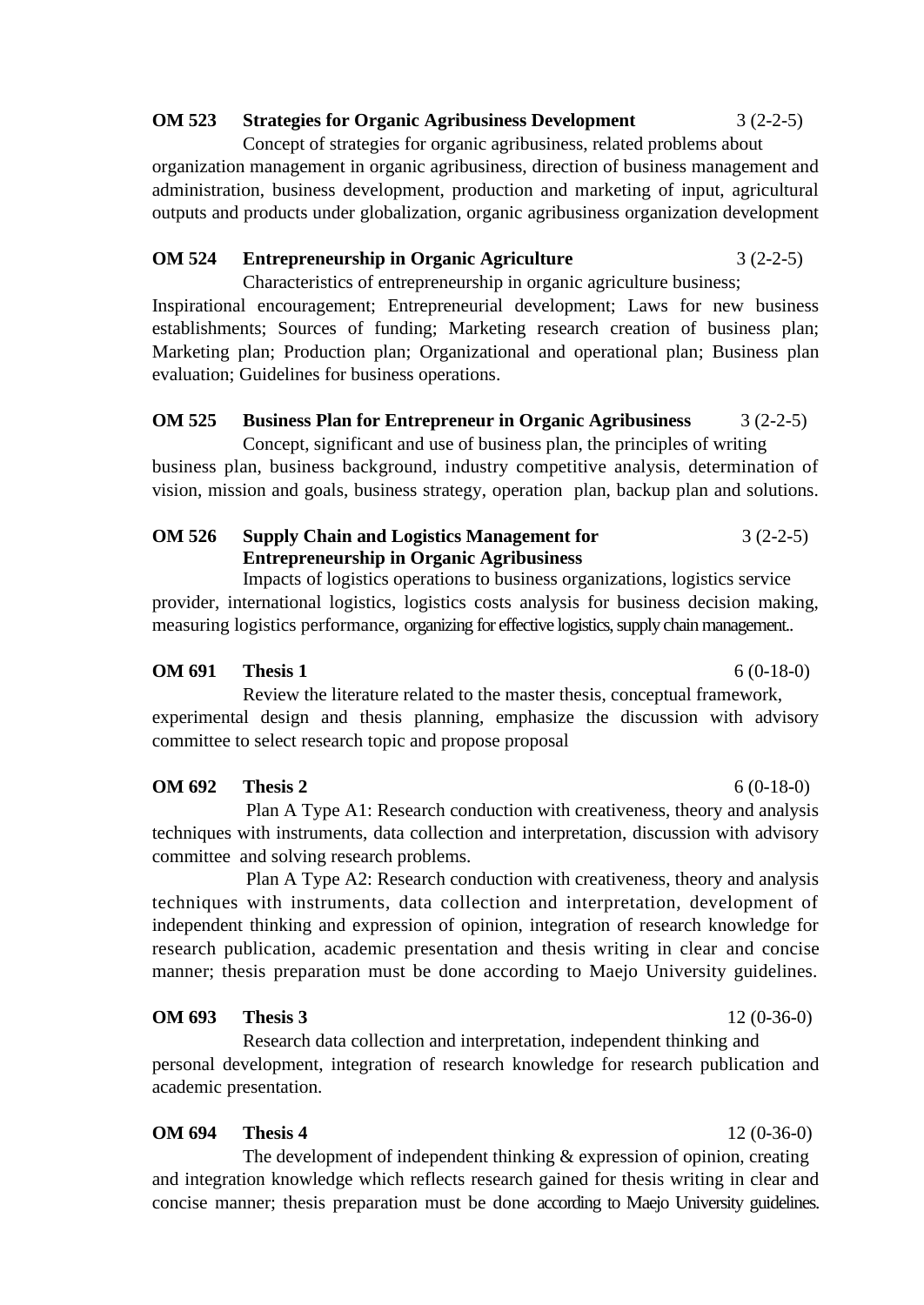#### **OM 690 Independent Study** 6 (0-18-0)

Independent study at the master's level as characterized by analysis and study of data related to major courses and writing as report, under the supervision and recommendation of the student advisor..

| <b>Qualifications</b>                                                              | <b>Study Program</b>                            |                                                 |
|------------------------------------------------------------------------------------|-------------------------------------------------|-------------------------------------------------|
|                                                                                    | Plan A, Type A1 $\&$ A2                         | <b>Plan B</b>                                   |
| <b>Education level</b>                                                             | Bachelor degree or equivalent in the            | Bachelor degree or equivalent in                |
|                                                                                    | field of Science or any other related           | the field of Science or any other               |
|                                                                                    | fields                                          | related fields                                  |
| <b>GPA</b>                                                                         | $>$ 3.25 for Type A1 or $>$ 2.75 with           | > 2.5                                           |
|                                                                                    | research article or publication in              |                                                 |
|                                                                                    | journals.                                       |                                                 |
|                                                                                    | $> 2.5$ for Type A2                             |                                                 |
| Work                                                                               | Research experience<br>for<br>work<br><b>or</b> | At least 3 years of experience in               |
| experience                                                                         | agriculture, community<br>development,          | agriculture, community                          |
|                                                                                    | or related fields at least one year.            | development, or related fields                  |
| <b>English</b>                                                                     | TOEFL (Paper based)<br>$= 500$                  | TOEFL (Paper based)<br>$= 450$                  |
| Language                                                                           | TOEFL (Internet based)<br>$= 65$                | TOEFL (Internet based) $=$<br>55                |
| <b>Certification</b>                                                               | TOEFL (Computer-based)<br>$= 173$               | $OEFL$ (Computer-based) =<br>- 160              |
|                                                                                    | $IELTS = 6.0$                                   | $IELTS = 4.5$                                   |
|                                                                                    |                                                 | (Or pass the English Proficiency Test which     |
|                                                                                    |                                                 | conducted by Mae Jo University within the first |
|                                                                                    |                                                 | academic year of the study duration.)           |
| Applications in addition to above requirements are in accordance with the approval |                                                 |                                                 |

by program committee.

#### **Applicant Qualifications:**

#### **Document Required:**

- 1) Application Form sealed with photo & curriculum vitae
- 2) Transcripts of studies in English.
- 3) English language certificate (e.g. TOEFL, IELTS), if available)
- 4) References Recommendation Letters
- 5) A brief proposal of research project (Plan A) and independent study (Plan B), With statement of the problems, objectives and expectations

#### **Contact:**

#### **Lecturers Responsible for the Program**

| 1   Dr. Wolfram Sperre          | Program Chair,                    |
|---------------------------------|-----------------------------------|
| Mobile: 098939366               | E-mail: wolfram@mju.ac.th         |
| 2   Dr. Prakash Murgeppa Bhuyar | Program committee                 |
| Mobile: 0650537513              | E-mail: $prasadmbhuyar@gmail.com$ |
| Prof.Dr.Tawan Chatsungnoen      | Program Secretary,                |
| Mobile: 0969754005              | E-mail: Tawanphrae@hotmail.com    |